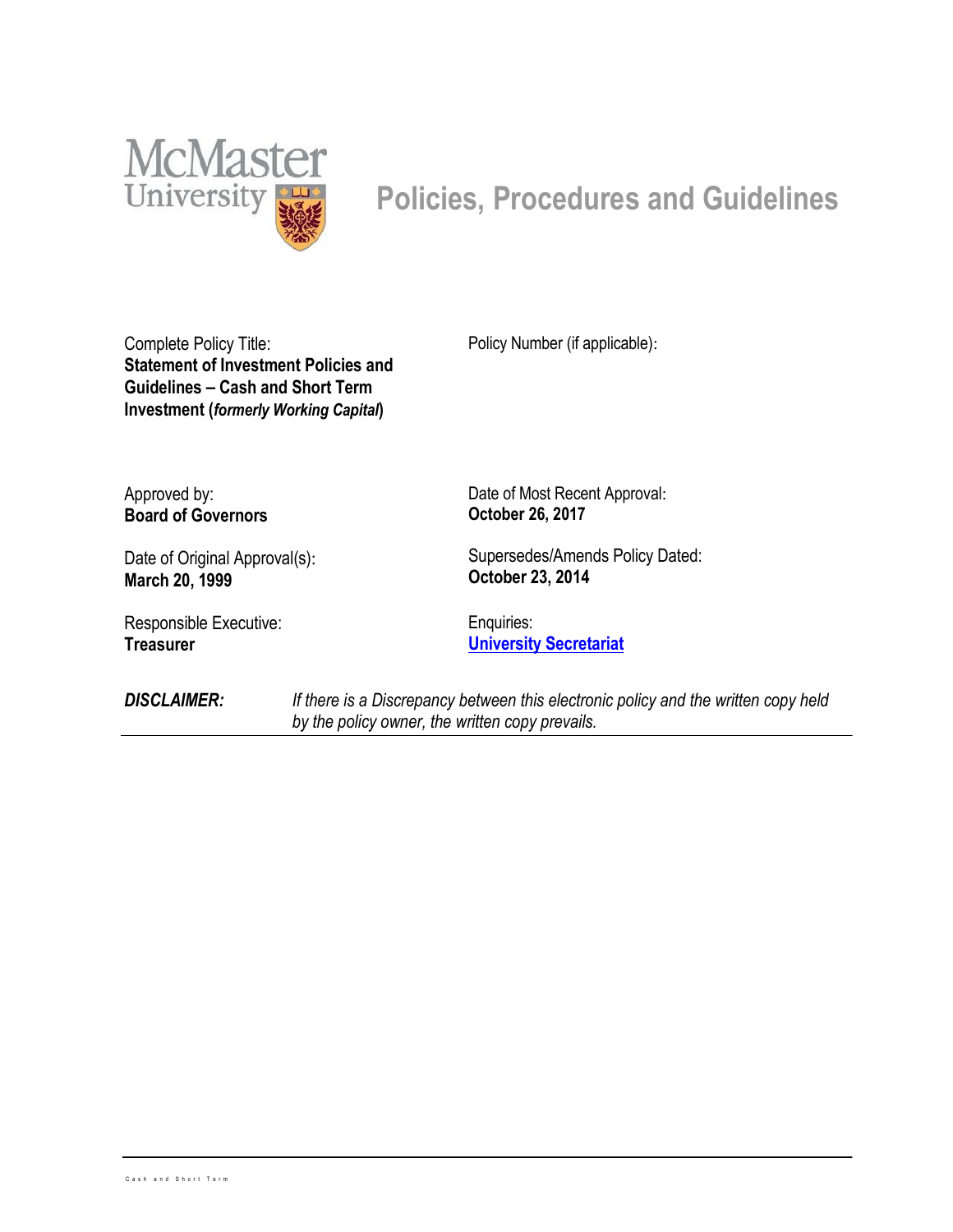## **McMASTER UNIVERSITY CASH AND SHORT TERM INVESTMENTS STATEMENT OF INVESTMENT POLICIES AND GUIDELINES**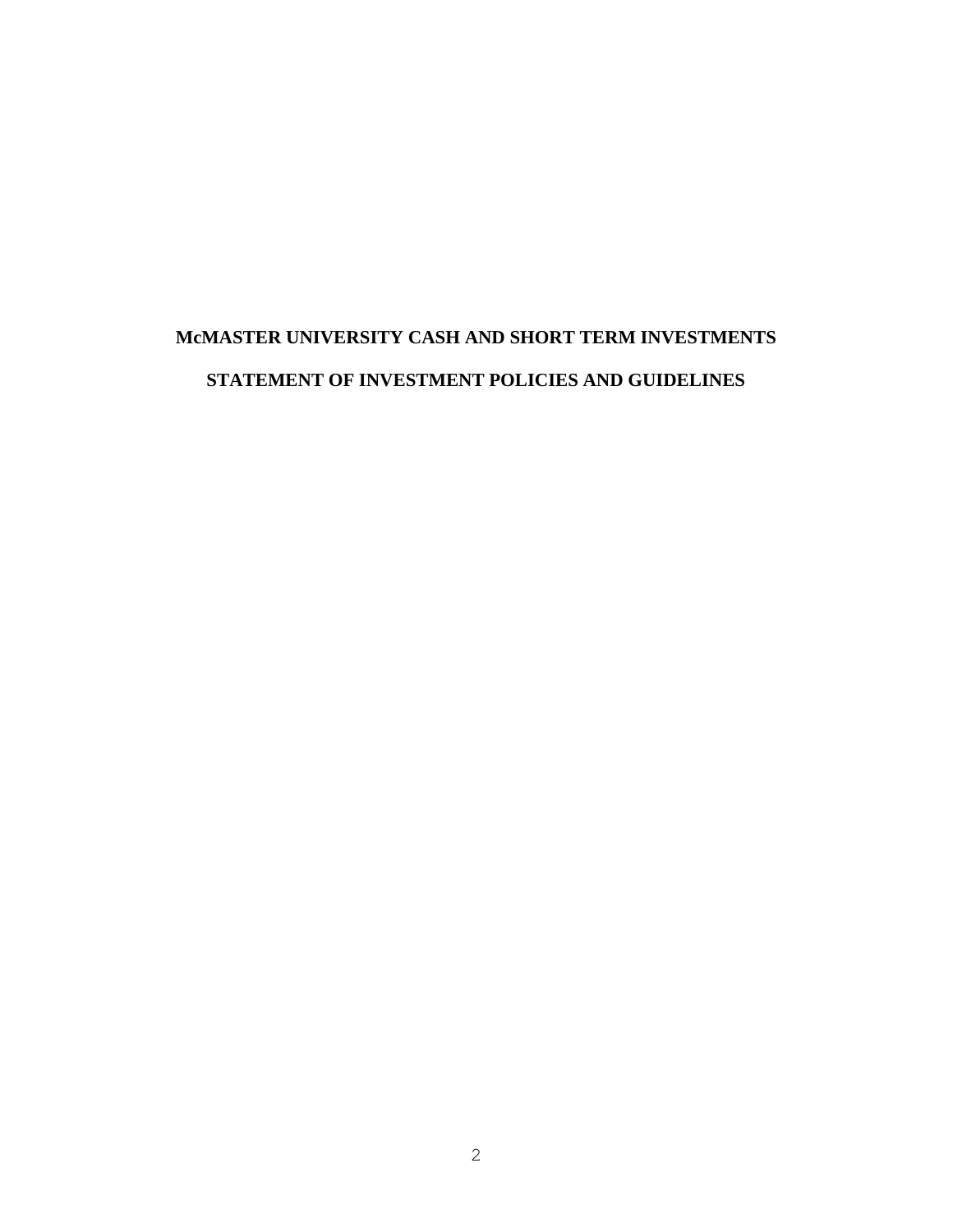#### **McMASTER UNIVERSITY CASH AND SHORT TERM INVESTMENT STATEMENT OF INVESTMENT POLICIES AND GUIDELINES**

## **SECTION 1 - OVERVIEW**

The purpose of this document is to set out the investment principles and practices to be followed in the management of the McMaster Cash and Short Term Investments.

In general, the University Administration, as defined in the University's Safekeeping Resolution, is authorized to complete, without prior approval, transactions involving investments within the limits of this policy.

## **SECTION 2 - CHARACTERISTICS OF INVESTMENTS**

Given the historical data analysis we have a fixed core amount that has remained stable. There is also a variable amount that reflects the cash receipts and disbursements that fluctuate throughout the year. The investment policy for each component is characterized as follows:

| 1) Core Amount:     | invested in the McMaster University Investment Pool which holds a<br>range of securities including Canadian and global equities, and<br>internal loans. |
|---------------------|---------------------------------------------------------------------------------------------------------------------------------------------------------|
| 2) Variable Amount: | invested in money market securities and short-term bonds and can<br>be internally or externally managed.                                                |

In addition to investment management, the University Administration is also responsible for determining the amount considered as a "*core amount"* based on the medium-to-long-term financial forecast. The management of the "*variable amount"* is based on the short-to-mediumterm cash flow requirements of the University.

## **SECTION 3 - INVESTMENT PRINCIPLES**

1) *Core Amount:* the investment principles of the *Core Amount*, which are longer term in nature, are similar to those of the Investment Pool.

The investment objectives of the Investment Pool are stated in detail in the Statement of Investment Polices and Objectives of the Investment Pool as approved by the Board of Governors. The primary objective is to obtain long-term rate of return based on a diversified portfolio that includes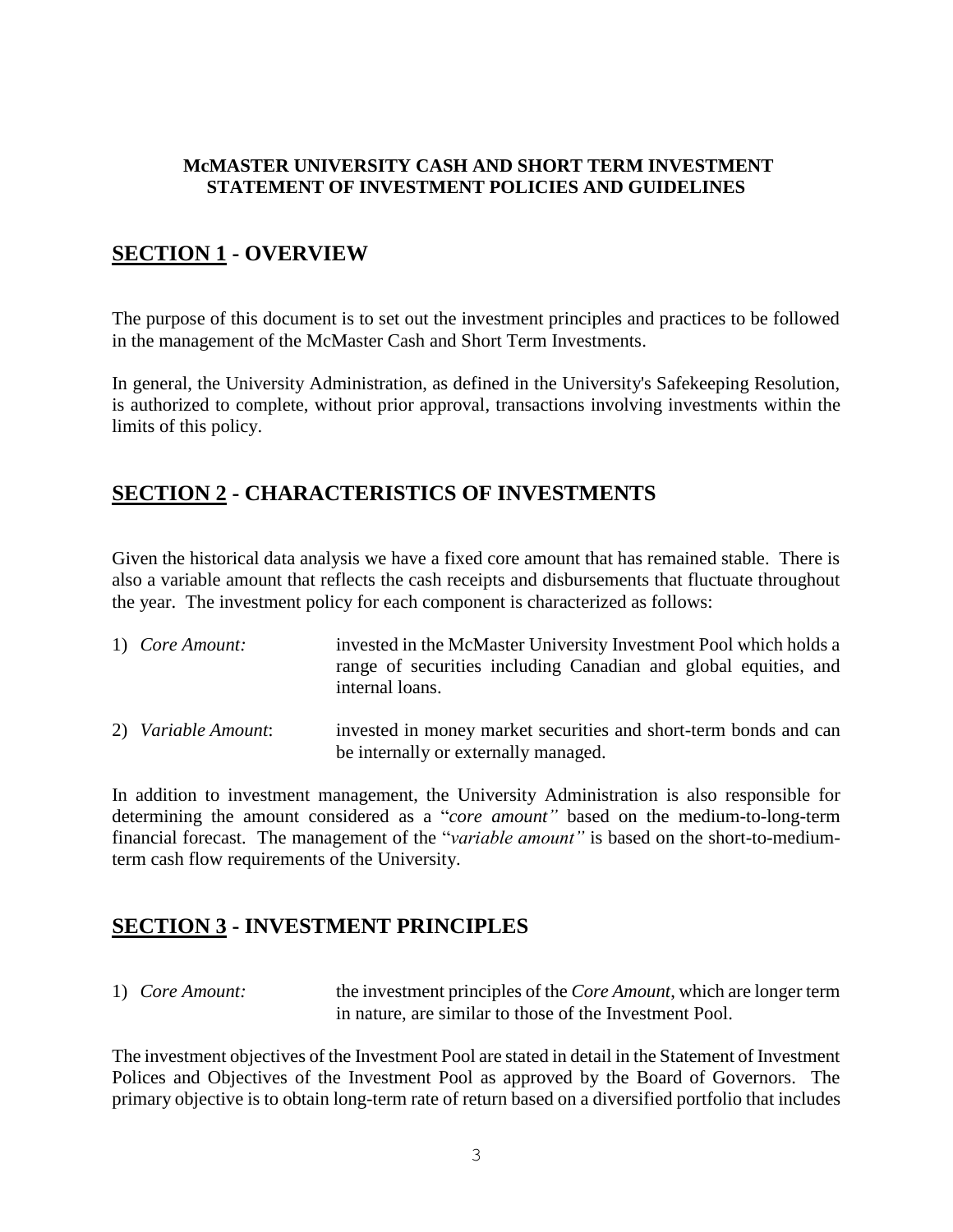domestic equities, foreign equities and domestic bonds.

|                  | 2) Variable Amount: | the investment principles are based on the following:                                                                                                                                                                          |  |
|------------------|---------------------|--------------------------------------------------------------------------------------------------------------------------------------------------------------------------------------------------------------------------------|--|
| <b>Security:</b> |                     | Security of principal must be the first consideration in any investment and<br>should be ensured by all reasonable credit tests.                                                                                               |  |
|                  | Liquidity:          | The degree of liquidity is measured by the time required to convert a<br>security into cash with minimum risk of capital loss. Liquidity is achieved<br>by limiting the portfolio to readily marketable short term securities. |  |
|                  | <b>Yield:</b>       | Yield is a highly important factor; however, it should be considered only<br>after the requirements of security and liquidity have been met.                                                                                   |  |
|                  | Diversification:    | Portfolio holdings should be diversified as indicated below.                                                                                                                                                                   |  |

Short term funds in excess of those required each day should be invested at the maximum yield available consistent with the requirements for security and liquidity.

Investments should be arranged so that, through maturities or sales, cash will be available when required. Cash forecasts will be used as a guide. To meet unforeseen requirements at least a part of the portfolio must be in highly liquid investments which can be converted to cash quickly with minimum loss of principal.

## **SECTION 4 - PERMITTED INVESTMENTS**

#### **1)** *Core Amount*:

The list of approved investments for the *Core Amount* is included in the "Statement of Investment Policies and Objectives of McMaster University Investment Pool" and the Central Bank Borrowing Policy as approved by the Board of Governors.

#### **2)** *Variable Amount:*

Listed below is a summary for Cash and Short Term Investments, and Bonds that provides limits within which the variable amount will be operated. However, if a specific situation arises in which it appears advantageous to go beyond the limits set for amounts or maturities, the approval of the Assistant Vice-President, Administration or the Vice-President, Administration is required for each such situation before the transaction is made. The Treasurer will periodically review the cash flow requirements of the university to align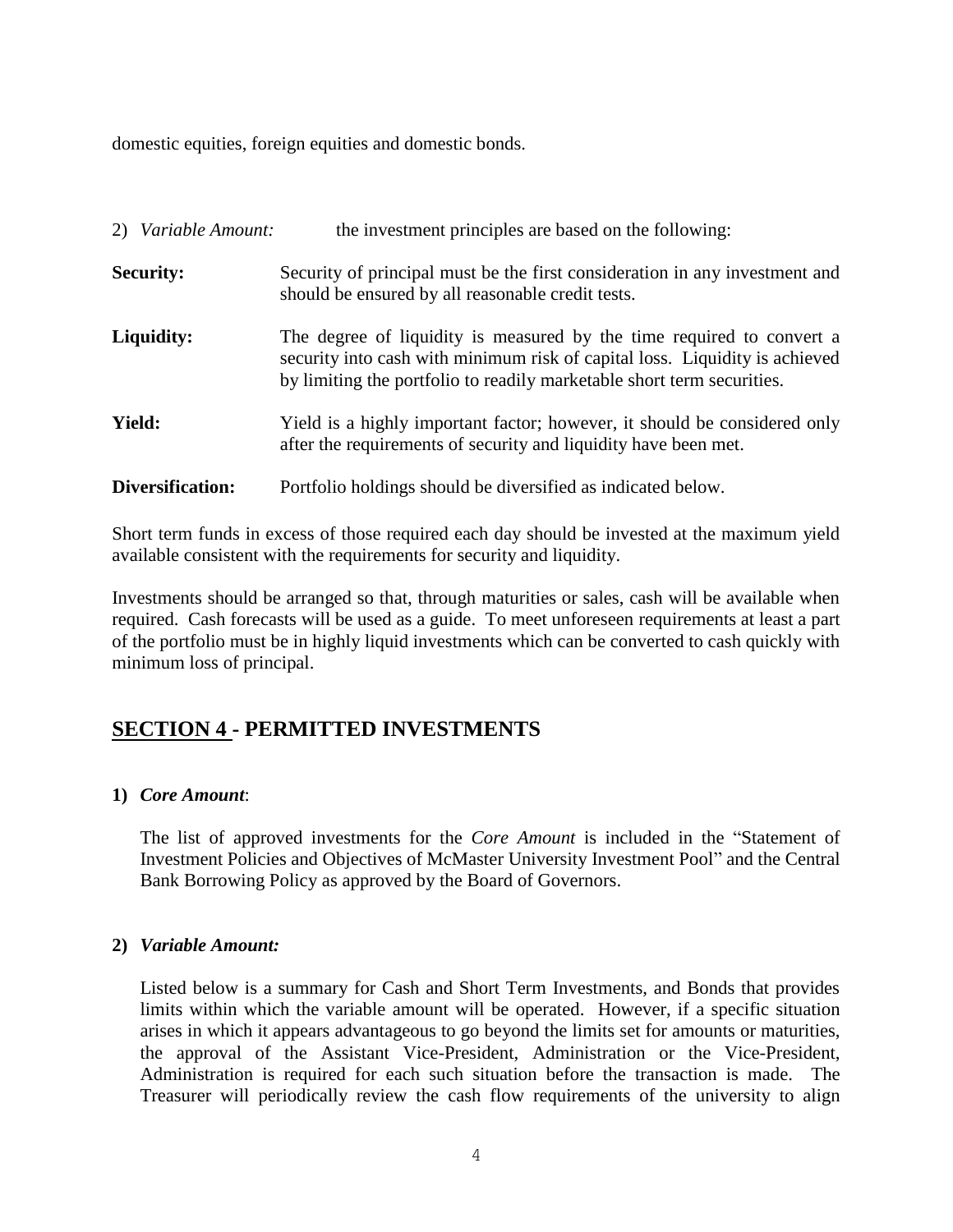investment vehicles with the actual need of funds.

(a) Cash and Short Term Investments

(i) Permitted short-term instruments:

- Government of Canada treasury bills, notes, debentures and any obligations unconditionally guaranteed by the federal government of Canada.
- Provincial and municipal treasury bills, notes debentures and any obligations unconditionally guaranteed by the provincial and municipal governments of Canada carrying a R-1 (mid) rating from DBRS, and a long term debt rating of A or higher by DBRS, Moody's or Standard & Poors.
- Commercial paper and corporate bonds issued by a Canadian or foreign corporation carrying a commercial paper rating of R-1 (mid) from DBRS, and a long term debt rating of A or higher by DBRS, Moody's or Standard & Poors.
- Treasury bills, notes or bonds and any obligations unconditionally guaranteed by a foreign government, carrying a R-1 (mid) rating from DBRS, and a long term debt rating of A or higher by DBRS, Moody's or Standard & Poors.
- Bankers Acceptances, Certificates of Deposit, Guaranteed Investment Certificates and similar instruments issued by a Canadian or foreign bank, carrying an issuer/commercial paper rating of R-1 (mid) from DBRS, and a long term debt rating of A or higher by DBRS, Moody's or Standard & Poors.
- Investment savings accounts and similar instruments with one of the following Schedule 1 Canadian Banks (CIBC, TD Bank, BMO, Royal Bank of Canada, and The Bank of Nova Scotia).
- Repurchase agreements collaterized by approved investment vehicles.
- Pooled funds investing in the above noted securities.

(ii) Maturities:

.

- Maximum term to maturity of instruments is two years.
- Average term to maturity will not exceed 180 days.

(iii) Quantity Requirements:

• Maximum for a non-government/non-Schedule 1 Canadian Bank issuer is 10% of market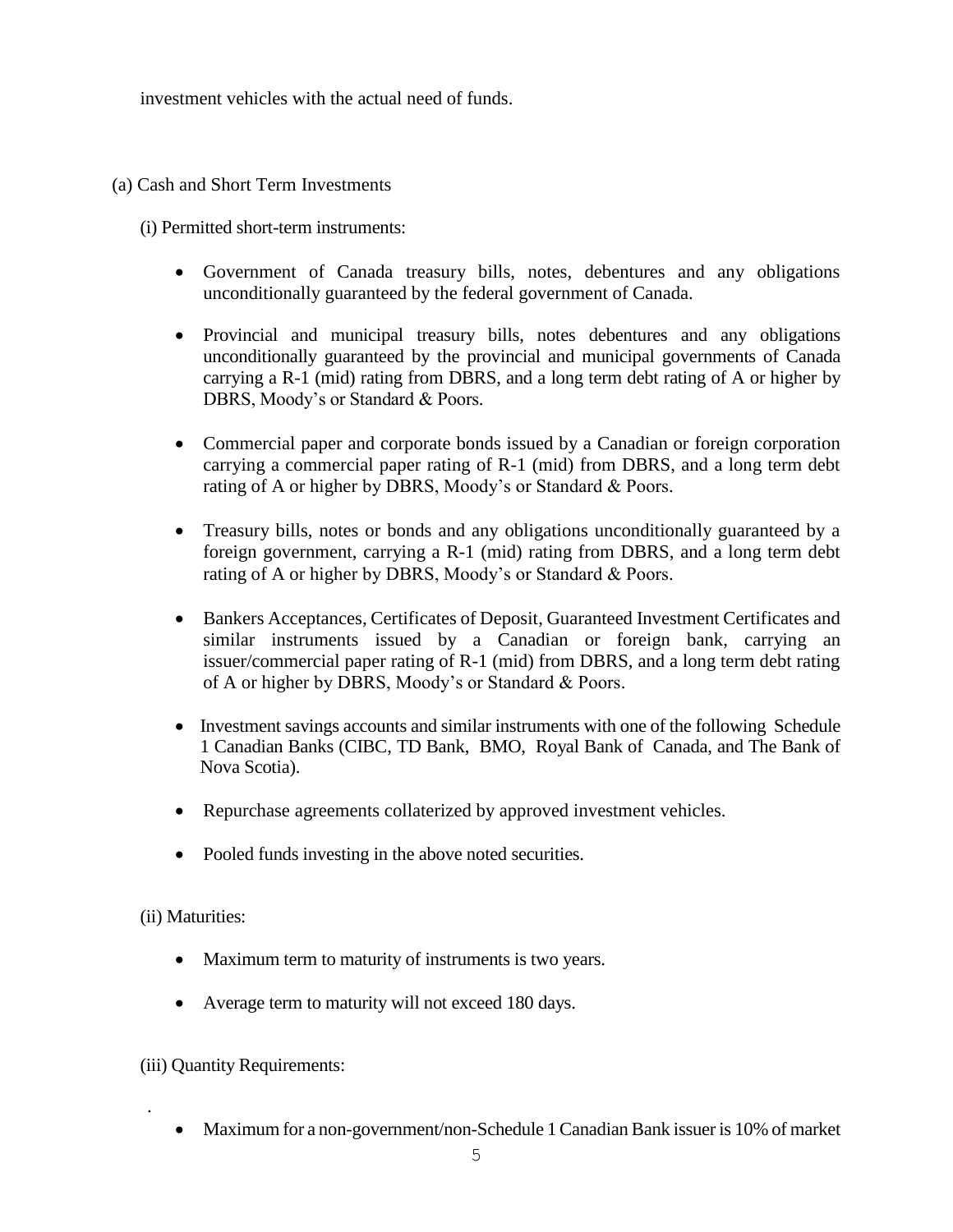value of fund at time of purchase.

- Investment savings accounts, term deposits notes, guaranteed investment certificates, debt and/or similar instruments with a Schedule 1 Canadian Bank may not exceed \$50 million per institution.
- Repurchase Agreements are limited to counterparties with a short-term credit rating at the time of transaction of  $R1(L)$  or higher by one of DBRS, Moody's or Standard  $\&$ Poors
- Repurchase Agreement borrowing for liquidity management purposes is permitted up to a maximum of \$100 million. Investment of Repurchase Agreement proceeds, if any, will be subject to Cash and Short term investment limits.
- Investments in foreign currencies is limited to GBP, EUR and USD for a combined total maximum of \$50 million.

#### (b) Bonds

(i) Permitted fixed income investments:

- Government of Canada treasury bills, bonds, stripped coupons and residuals and NHA guaranteed mortgage backed securities as well as any other debt obligations unconditionally guaranteed by the federal government of Canada.
- Provincial and municipal treasury bills, notes, floating rate notes, bonds, stripped coupons, debentures, and any obligations unconditionally guaranteed by the provincial and municipal governments of Canada provided that such instruments, at the time of purchase, carry a long term debt rating of BBB or higher by DBRS, Moody's or Standard & Poors.
- Bonds, notes, floating rate notes, certificates of deposit, guaranteed investment certificates, bankers' acceptances, and similar instruments issued by a Canadian or foreign bank provided that such instruments, at the time of purchase, carry a long term debt rating of BBB or higher by DBRS, Moody's or Standard & Poors.
- Bonds, debentures, notes, floating rate notes and commercial paper issued by a Canadian or foreign corporation provided that at the time of purchase, such instruments carry a long term debt rating of BBB or higher by DBRS, Moody's or Standard & Poors.
- Pooled funds investing in the above noted securities.
- Bank Asset-backed commercial paper (Bank Schedule 1 only), and commercial mortgage backed securities carrying a rating of AA or higher by DBRS, Moody's or Standard & Poors.
- Private placements and foreign issuers denominated in Canadian dollars are permitted.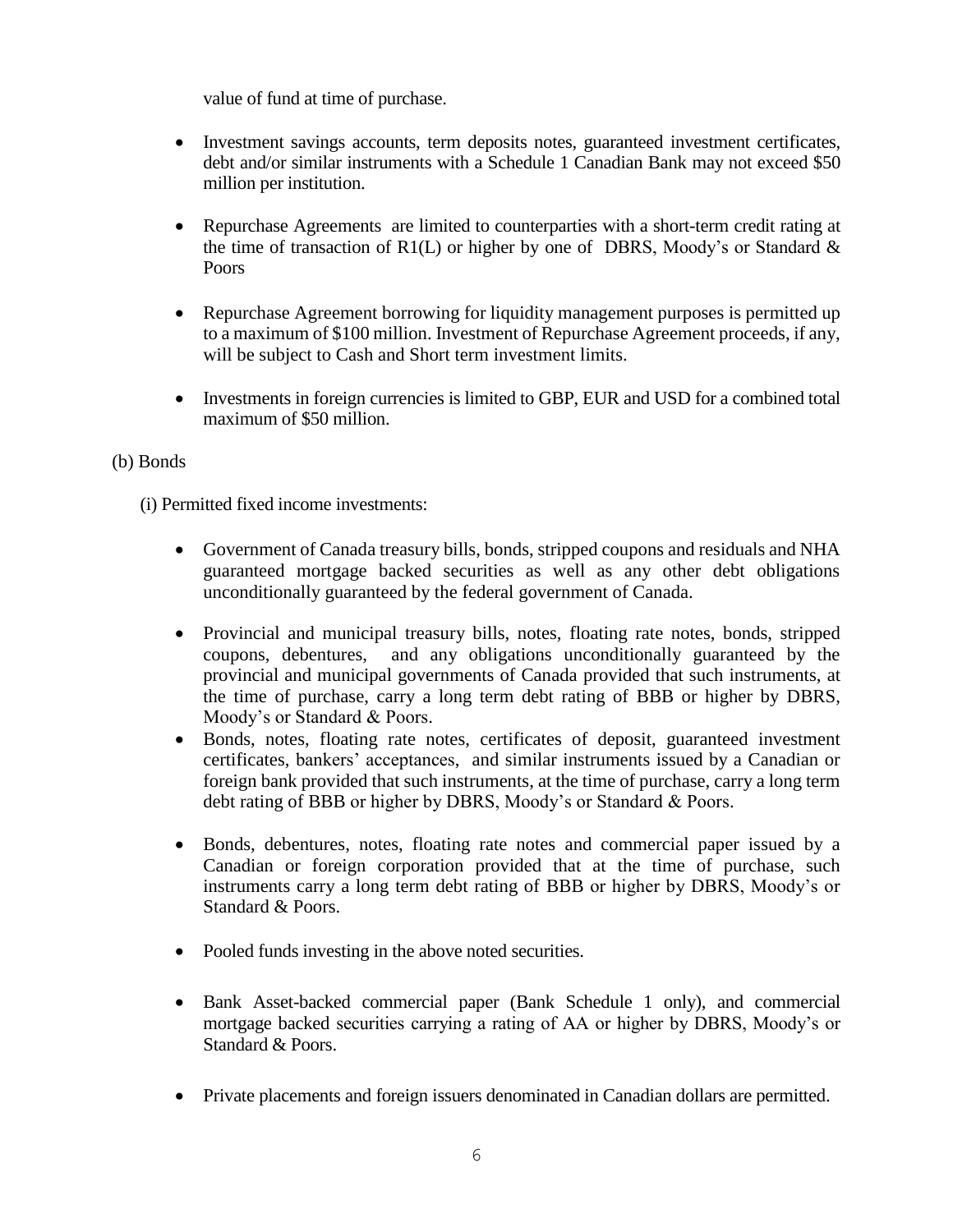- Treasury bills, notes, or bonds and any obligations unconditionally guaranteed by a foreign government provided that such instruments, at the time of purchase, carry a long term debt rating of BBB or higher by DBRS, Moody's or Standard & Poors.
- All investments shall be reasonably liquid (i.e. in normal circumstances they should be capable of liquidation within 3 months).

(ii) Maturities:

- All bond investments are limited to maturities of 15 years or less.
- The average term to maturity of bond portfolio shall not exceed 5 years.

(iii) Quantity Requirements

- Government guaranteed issues must be at least 40% of the total market value of fund.
- Except for federal and provincial bonds, no more than 10% of the portfolio, at the time of purchase, may be invested in the bonds of a single issuer and its related companies.
- No more than 10% of the market value of the bond portfolio shall be invested in bonds rated BBB or equivalent and no bond rated BBB shall exceed 3% of the market value of the portfolio.
- Investments in foreign currencies is limited to GBP, EUR and USD for a combined total maximum of \$50 million.

(c) Other Fixed Income

- (i) Permitted fixed income investments:
	- Preferred Shares issued denominated in Canadian dollar provided that such instruments, at the time of purchase, carry credit rating of P2(L)/BBB(L) or higher by two of DBRS, Moody's or Standard & Poors

#### (ii) **Quantity Requirements**

Total of amount invested in Other Fixed Income Investments shall not exceed \$50 million.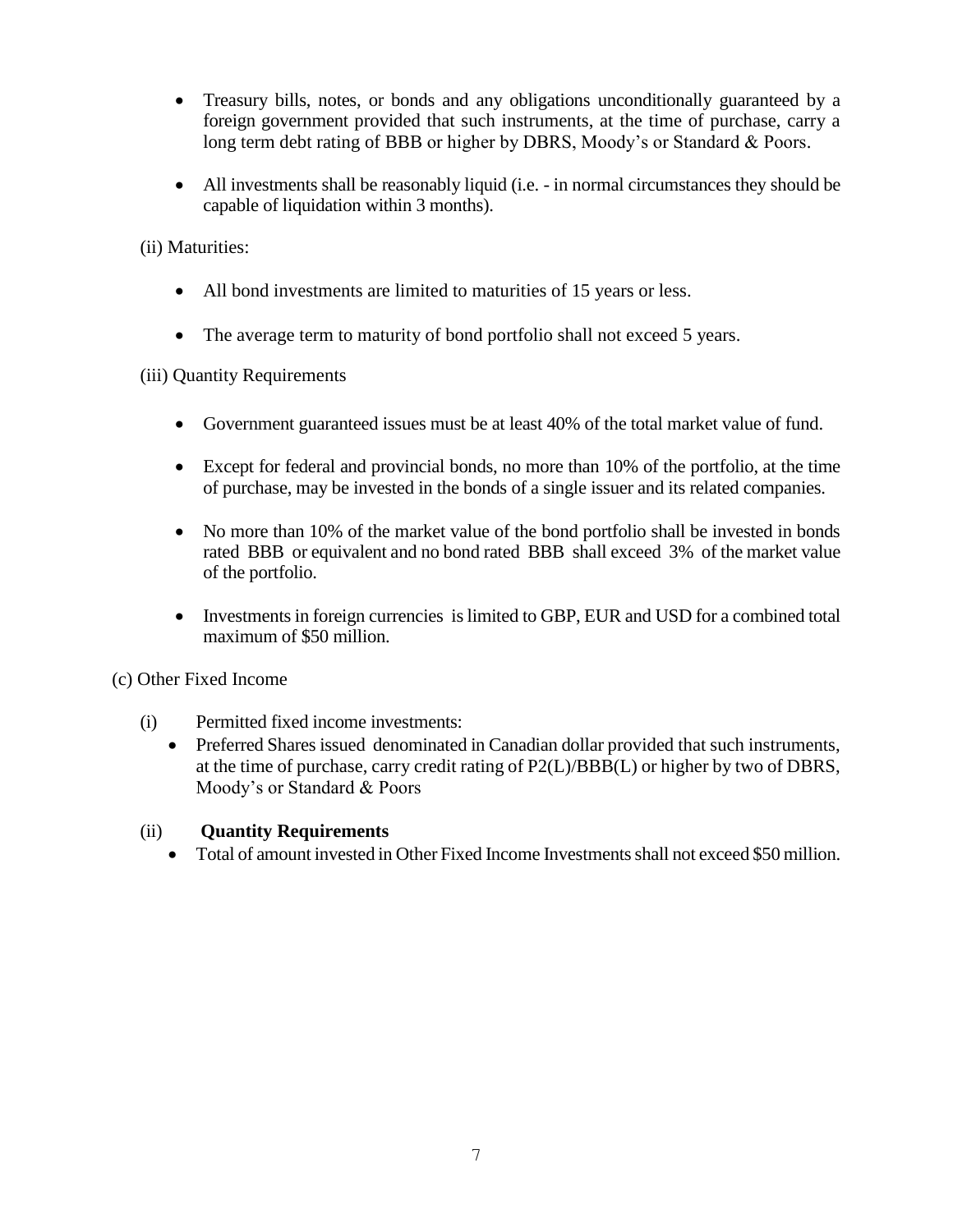## **SECTION 5 – MONITORING AND CONTROL**

#### **Performance Measurements**

*Core Amount*: Core monies invested in the Investment Pool will be subject to the measurements and indices outlined in the Investment Pool Statement of Investment Policies and Objectives.

*Variable Amount:* Variable monies will be benchmarked to either the FTSE TMX 30 day Canada T-bill index and/or the FTSE TMX Short Term Bond Index. The weighting of each benchmark component will be based on the average amount of investment as this will vary over time reflecting the cash flow needs of the University.

#### **Investment Reporting**

At least monthly the Investment Manager(s) shall present reports on the investment performance and actual investment strategy employed since the previous reports. In addition, Investment Manager(s) shall include a statement on the investment strategy to be employed in the next period in view of existing or anticipated economic and investment market conditions

#### **Compliance Reporting by the Investment Manager**

The Investment Manager(s) must submit a compliance report on a semi-annual basis to the Treasurer. The compliance report should indicate whether or not the manager's portfolio was in compliance with this policy during the previous six months.

In the event that the Investment Manager's portfolio is not in compliance with this policy, the Investment Manager is required to detail the nature of the non-compliance in the semi-annual compliance report as well as notify the Treasurer and to implement an appropriate course of action to remedy the situation, as soon as practical.

#### **Standard of Professional Conduct**

The Investment Manager(s) are expected to comply at all times and in all respects with the Code of Ethics and Standards of Professional Conduct as promulgated by the CFA Institute.

The Investment Manager(s) will manage the assets with the care, diligence and skill that an investment manager of ordinary prudence would use. The Investment Manager(s) will also use all relevant knowledge and skill that they possess, or ought to possess, as prudent investment managers.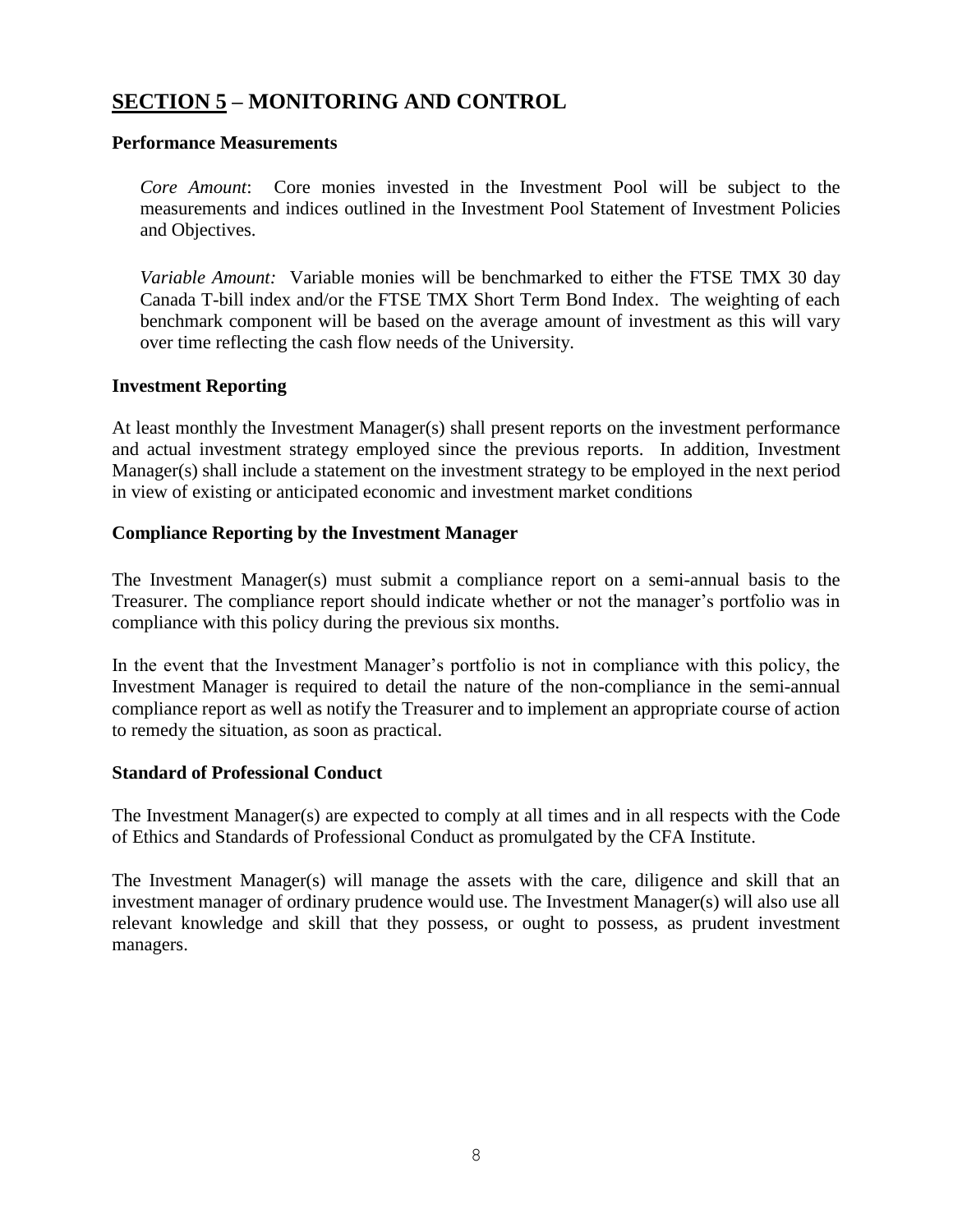## **SECTION 6 - ADMINISTRATION**

#### **Valuation of Investments**

Where a security is frequently traded, valuation will be determined at the relevant market price. Where a security is not frequently traded, the Funds' Custodian will determine the appropriate market value of the particular security and, in the event of a dispute, the value that the custodian has determined will be deemed as correct.

#### **Monitoring of Investment Managers**

At least semi-annually, the Treasurer will monitor and review the:

- (a) Assets and net cash flow;
- (b) Investment performance of the assets in relation to the rate of return expectations outlined in this Policy;
- (c) Investment Manager's financial stability, staff turnover, record of service;
- (d) Investment Manager's compliance with this Policy, where a Manager is required to complete a compliance report; and,
- (e) Investment Manager's current economic outlook and investment strategies.

#### **Voting Rights**

In the absence of specific written instructions from the Board of Governors to the contrary, the Investment Manager(s) are empowered to exercise all rights, including voting rights, acquired through investment of the funds. Investment Manager(s) will exercise these acquired rights with the intent of fulfilling the investment policies and objectives of these funds.

#### **Permitted Loans**

Assets may not be loaned except at arm's length as provided for under this investment policy and its allowed investments.

The Trustee under a properly approved contract may loan securities. The investments of the Fund may be loaned for the purpose of generating revenue, subject to the provisions of the Income Tax Act (Canada) and other applicable regulations, and provided that there is full indemnity by the custodian against all losses as a result of the custodian's securities lending program. Cash and/or its equivalents having a market value of at least 105% of the market value of the loaned securities must secure such loans. This mark-to-market relationship must be calculated at least daily.

#### **Conflict of Interest Guidelines**

For the purpose of this Statement, any known or perceived conflict of interest of the Investment Manager(s), custodian or party to a decision must be reported to the Chair of the Planning and Resources Committee within five working days.